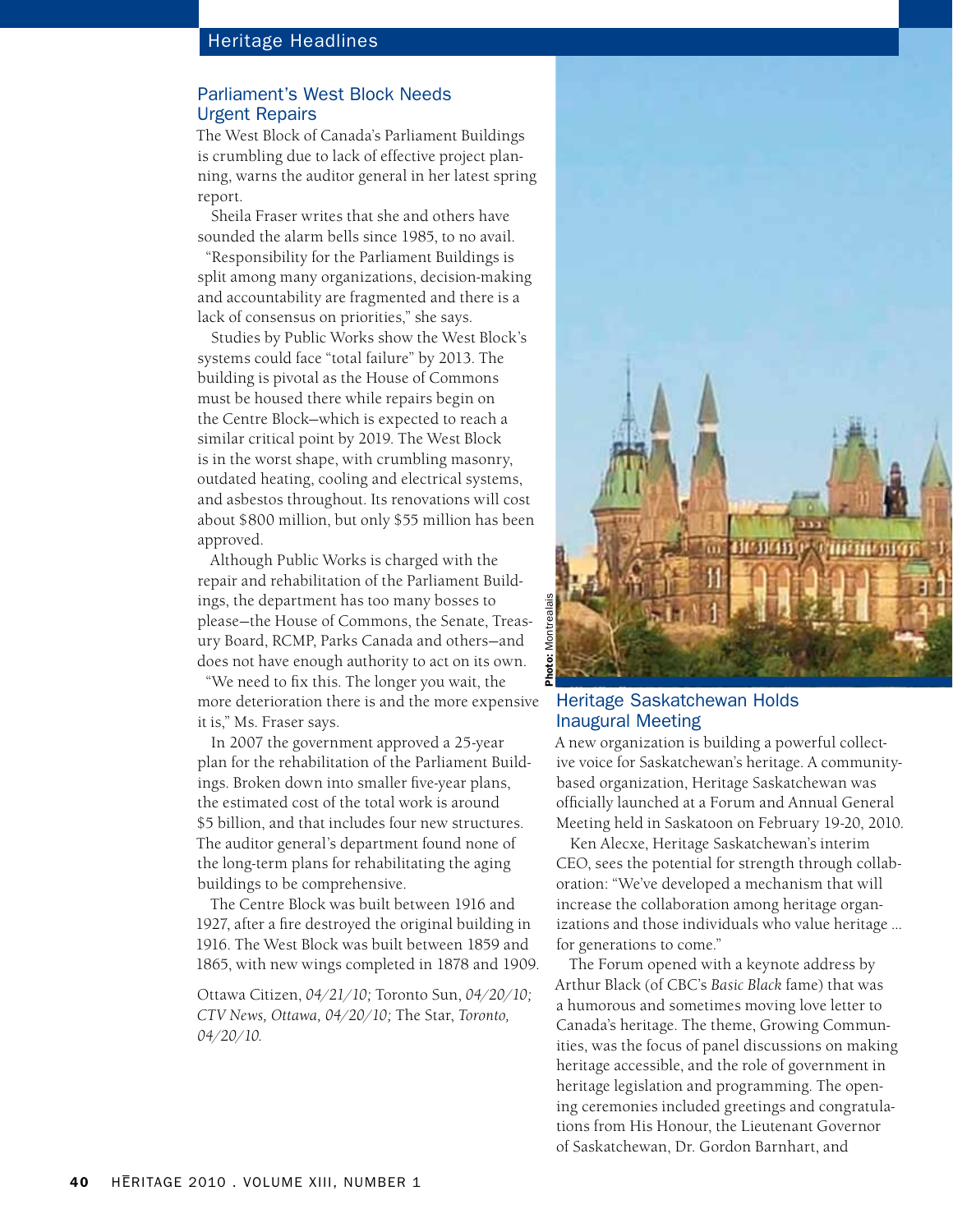# L'actualité du patrimoine



L'édifice de l'Ouest du Parlement, **Ottawa** 

*West Block of Parliament Buildings, Ottawa*

# L'édifice de l'Ouest du Parlement a besoin de réparations urgentes

Faute d'une planification efficace des projets, l'édifice de l'Ouest du Parlement est en voie de s'écrouler. C'est l'avertissement qu'a servi la vérificatrice générale du Canada dans son rapport du printemps.

Sheila Fraser écrit d'ailleurs qu'elle et d'autres tirent la sonnette d'alarme en vain depuis 1985.

« La responsabilité des édifices du Parlement est partagée entre de nombreuses organisations, ajoute-t-elle. Les processus de prise de décision et de reddition de comptes sont fragmentés, et il n'y a pas de consensus sur les priorités. »

Des études réalisées par Travaux publics indiquent que les systèmes de l'édifice de l'Ouest risquent une panne totale d'ici 2013. Le bâtiment revêt une importance cruciale puisque la Chambre des communes devrait s'y installer lorsque les réparations débuteront à l'édifice du Centre – dont on estime qu'il arrivera à un état tout aussi critique d'ici 2019. L'édifice de l'Ouest est le plus mal en point : sa maçonnerie s'effrite; ses installations de chauffage, de climatisation et d'électricité sont

désuètes; et il est truffé d'amiante. Ses rénovations coûteront quelque 800 millions de dollars, mais un budget d'à peine 55 millions a été approuvé.

Bien que Travaux publics soit chargé des réparations et de la réhabilitation des édifices du Parlement, le ministère a trop de patrons à contenter : la Chambre des communes, le Sénat, le Conseil du Trésor, la GRC, Parcs Canada et d'autres encore. Il manque d'autorité pour agir de son propre chef.

« Nous devons régler cette situation, a dit Mme Fraser. Plus nous attendons, plus il y a de la détérioration et plus les travaux seront coûteux. »

En 2007, le gouvernement a approuvé un plan sur 25 ans visant la réhabilitation des édifices du Parlement. Le coût total estimé des travaux, répartis en fonction de plans quinquennaux, est d'environ 5 milliards de dollars. Ce montant comprend la construction de quatre nouvelles structures. Le Bureau de la vérificatrice générale a constaté qu'aucun des plans pour la réhabilitation des immeubles vieillissants n'est complet.

L'édifice du Centre a été construit entre 1916 et 1927 après qu'un incendie a détruit le premier bâtiment, en 1916. L'édifice de l'Ouest a été construit entre 1859 et 1865, de nouvelles annexes ayant été ajoutées en 1878 et 1909.

Ottawa Citizen*, 10/04/21;* Toronto Sun*, 10/04/20; CTV News, Ottawa, 10/04/20;* The Star*, Toronto, 10/04/20.*

#### Un élévateur à grains emblématique de la Saskatchewan est détruit par le feu

Le plus ancien élévateur à grains du Canada subsistant à son emplacement d'origine a été détruit par le feu cet hiver.

Les résidents de Fleming (Saskatchewan), une communauté de 75 habitants près de la frontière du Manitoba, ont été consternés par l'incendie. Il s'est produit aux petites heures du matin le 9 février. D'importants travaux de restauration se poursuivaient depuis cinq ans, et le village se préparait à dévoiler les résultats du projet cet été.

« Nous étions si près du but et nous avons tout perdu, a dit le maire de Fleming Philip Hamm. Tous les projets d'avenir et les rêves que chacun entretenait... Les gens sont assommés. »

L'élévateur à grains de Fleming avait été construit en 1895 et il était la propriété de la Lake of the Woods Milling Company Ltd. Agricore United l'a utilisé jusqu'en 1999. Lorsqu'il a été condamné à être démoli en 2000, les résidents se sont unis pour former une société de préservation afin de sauver le monument. La société a réussi sa mission avec l'aide d'Agricore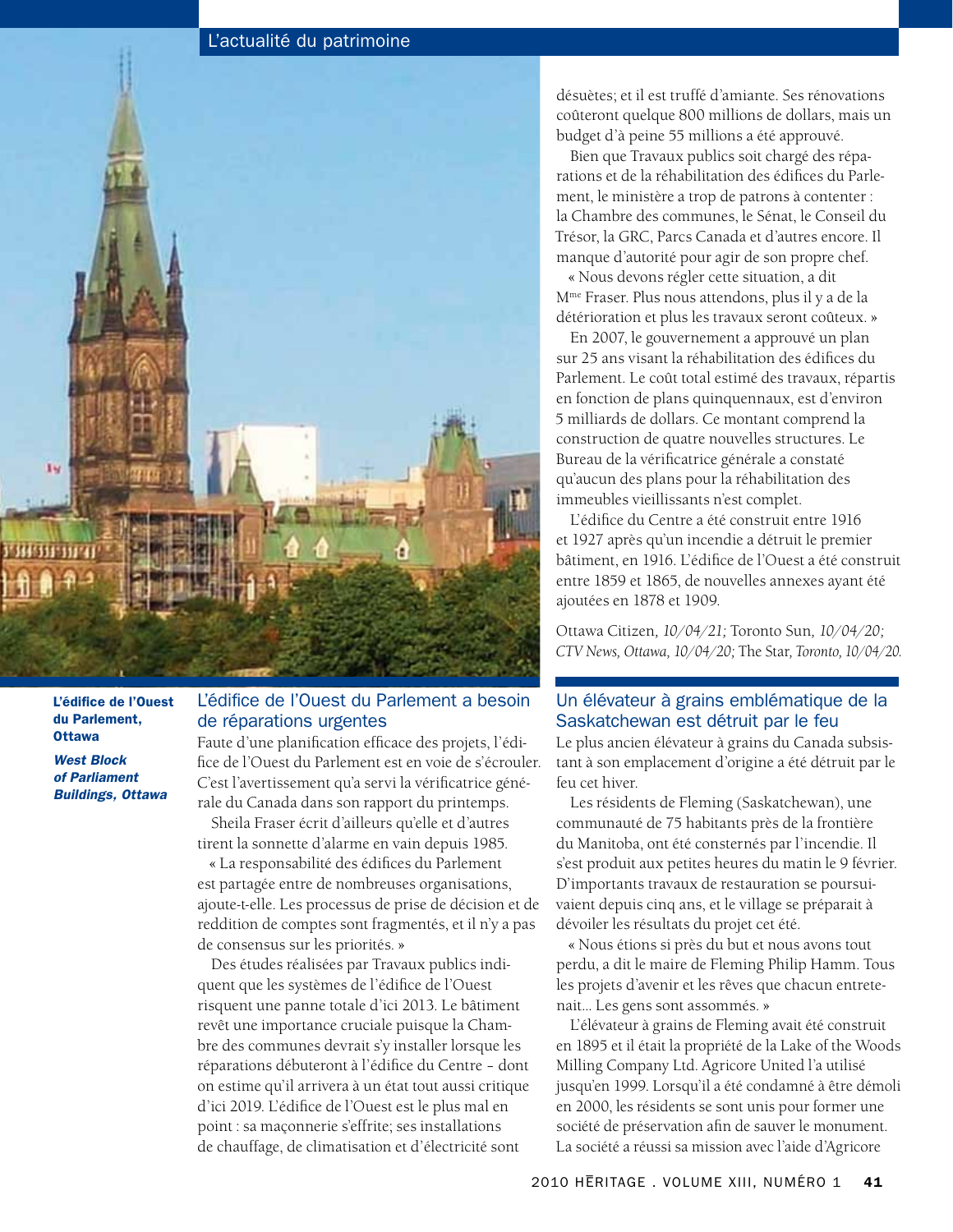# Heritage Headlines

Saskatchewan's Minister responsible for Heritage, the Honourable Dustin Duncan.

At the AGM 71 voting delegates elected their first president and board of directors, and approved the founding constitution and bylaws.

"This new board has a wonderful opportunity in the next year to really establish Heritage Saskatchewan as the collective voice of all those who value heritage in the province," said newly elected president Kristin Enns-Kavanagh.

Four working groups covering all heritage disciplines were set up to assess needs, identify issues and create action plans to address them. They will focus on: Conservation/Preservation and Interpretation; Public Policy and Planning; Heritage Data Bases; and Public Awareness and Education.

"These working groups will help establish better communication, improve networking opportunities and increase the long-term awareness of the heritage community's assets and strengths," said Ms. Enns-Kavanagh.

Heritage Saskatchewan acts as an umbrella organization for all heritage activity in the province. For more information visit www.heritagesask.ca.

*Heritage Saskatchewan, www.heritagesask.ca/about/ forum\_agm;* The Leader-Post*, Regina, Sask., 10/06/09.*

Fleming Grain Elevator with restoration under way.

*Élévateur à grains de Fleming durant son restauration.*



## Saskatchewan Landmark Grain Elevator Destroyed by Fire

Canada's oldest remaining grain elevator on its original site was destroyed by fire this winter.

The residents of Fleming, Saskatchewan, a community of 75 people near the Manitoba border, were devastated to learn of the fire which occurred in the early hours of the morning on February 9. Extensive restoration work had been under way for five years, and the town was set to unveil the completed project this summer.

"To be so close and then to have it snatched away. All the future plans and dreams that everybody had—people are crushed," said Philip Hamm, Fleming's mayor.

Built in 1895, and owned by the Lake of the Woods Milling Company Ltd., the Fleming grain elevator was used by Agricore United until 1999. When it was slated for demolition in 2000, residents banded together to form a preservation society in order to save the iconic landmark. The preservation society was able to rescue the grain elevator with the help of Agricore United and the Canadian Pacific Railway.

Residents rallied together to raise over \$140,000 through fundraising that included dishing out lunches and holding a benefit concert. A piece of Canadian history, the elevator was featured on the back of the one-dollar bill in the 1950s. The work began in 2005 by cleaning out grain dust and caked-on fertilizer from the 32,000-bushel structure. Other work included reinforcing the foundations, reshingling the unique hipped roof an experimental design in grain elevator development—and replacing the rusted tin siding after an arduous search for a manufacturer who could replicate the original.

The restoration work received an award last fall from the Architectural Heritage Society of Saskatchewan in the exterior conservation category.

Despite a quick response by all nearby fire departments, little could be done to save the tinder-dry structure. "We are treating the fire as suspicious," said RCMP Sgt. Gord Stewart from nearby Moosomin. "We have no reason why it would have started." There was no electricity to the building. Police are still investigating.

Leader Post, *Regina, Sask., 02/09/10;*  World Spectator*, Moosomin, Sask., 02/15/10;*  **W**<sub><sub>g</sub><br>Vancouver Sun, *B.C.*, 02/09/10.<br>**S**</sub>